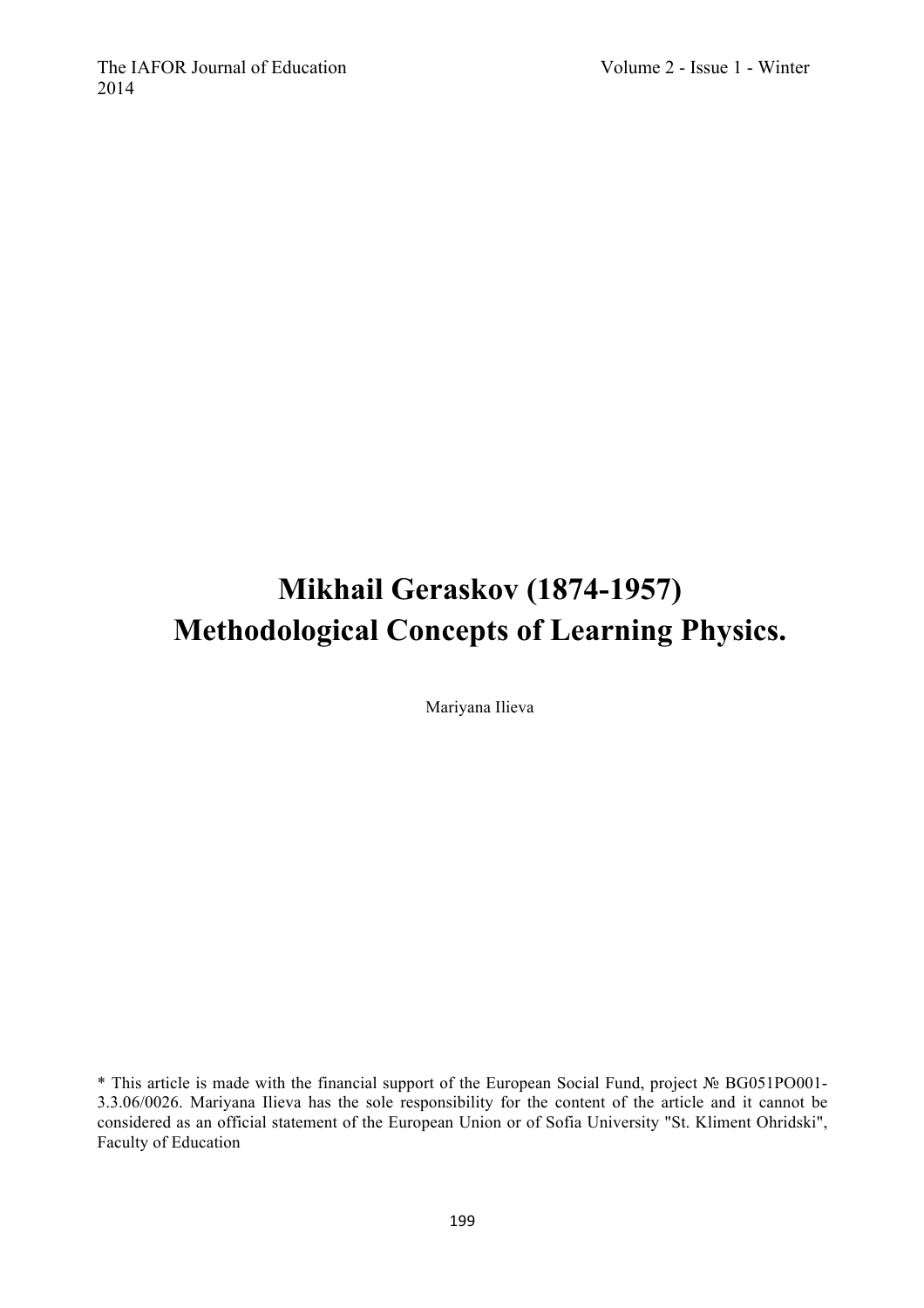## **Abstract**

Mikhail Geraskov is a distinguished Bulgarian educator from the first half of the twentieth century, who developed the scientific foundations of didactics and methodology of training. His work contributed a lot to the development of the Bulgarian pedagogy. The subject of scientific research is didactical conceptions and methodological conceptions of learning. The aim of the research paper is to presents his ideas about particular methods of teaching Physics for high school. Geraskov assumes direct correlation between didactics and methodology. This paper focuses on his ideas about design, technology and methodological requirements for lessons of Physics. He believes that the appropriate methods are determined by the curriculum, set of educational goals and age characteristics, and capabilities of adolescents. In his methodical recommendations he focuses on teaching methods and forms that provoke students' activity. Comparative analysis with publications on the issues set for development of the Bulgarian pedagogic science and the actuality in the modern education system.

Keywords: Education; Design lesson; Methods of teaching; Classroom practice; Historical pedagogy.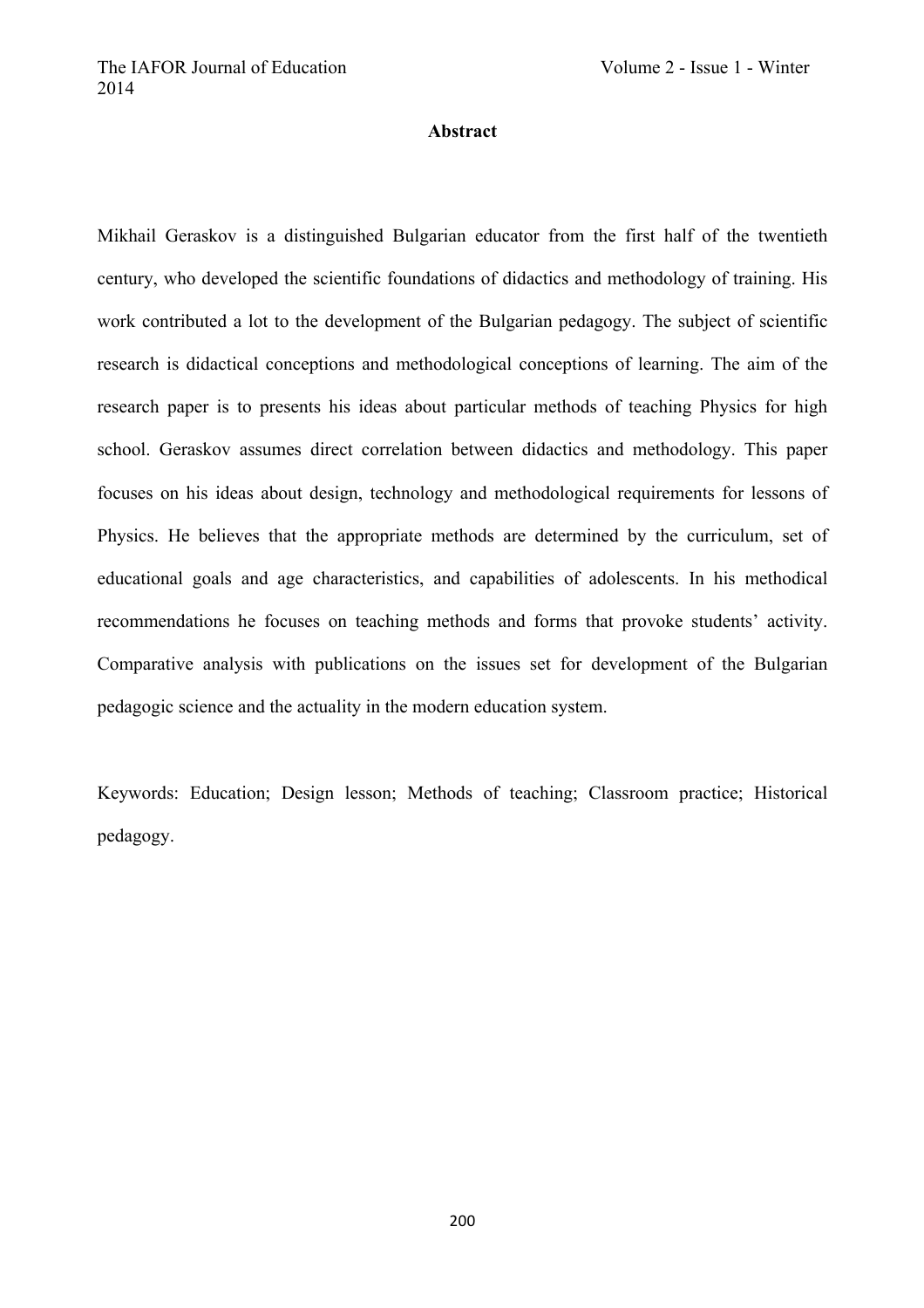## **Introduction**

Mikhail Geraskov is a distinguished Bulgarian teacher from the first half of the twentieth century, who developed the scientific foundations of didactics and methodology of training. In the period 1923 – 1940 he was a lecturer at Sofia University. The period was characterized by the development and influence of the Herbartianism and the Alternative education. During this period at the University taught some of the distinguished Bulgarian educators - professors Dimitar Katzarov (1881-1960), Petko Tzonev (1875-1950), Hristo Negentzov (1881-1956). In the 1920s at the University were formed two major departments the Department of Pedagogy, (1924) it was led by professor Katzarov and the Department of Didactics and methodology, in 1924 headed by Professor Tsonev who attracts Geraskov of academic activity. The period 1921-1950 was characterized by the launch of the development of university courses in methods of teaching various subjects. Geraskov is one of the erudite Bulgarian teachers.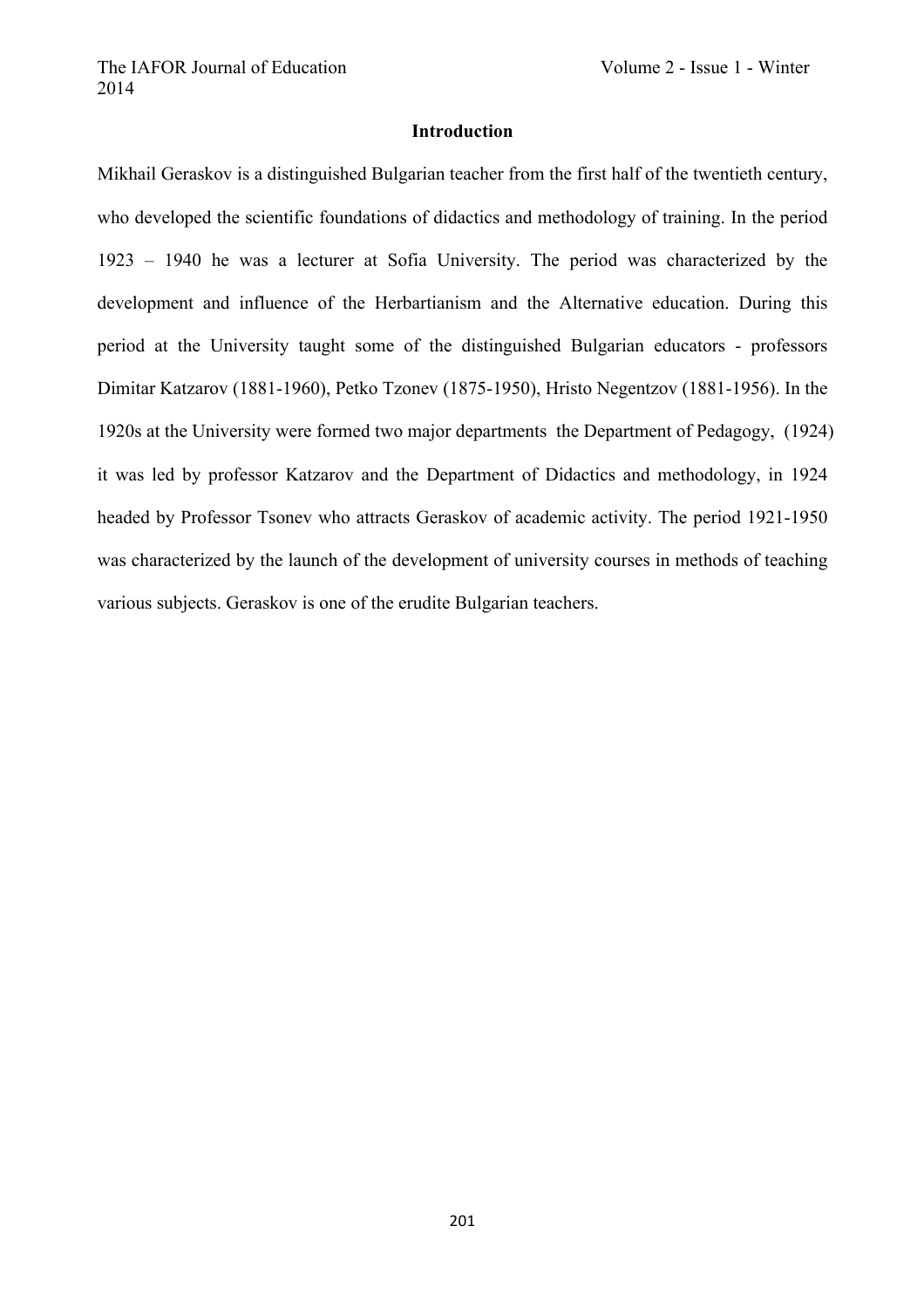

Mikhail Geraskov (1874-1957) Mikhail Geraskov with colleagues and students at the University, Sofia 1939

The scientific production of Mikhail Geraskov is voluminous and of a varied content. The scientific areas contain Pedagogy, Theory of education, Philosophy of education, Didactics, Methodology of training, Educational psychology, School law, History of international and Bulgarian education.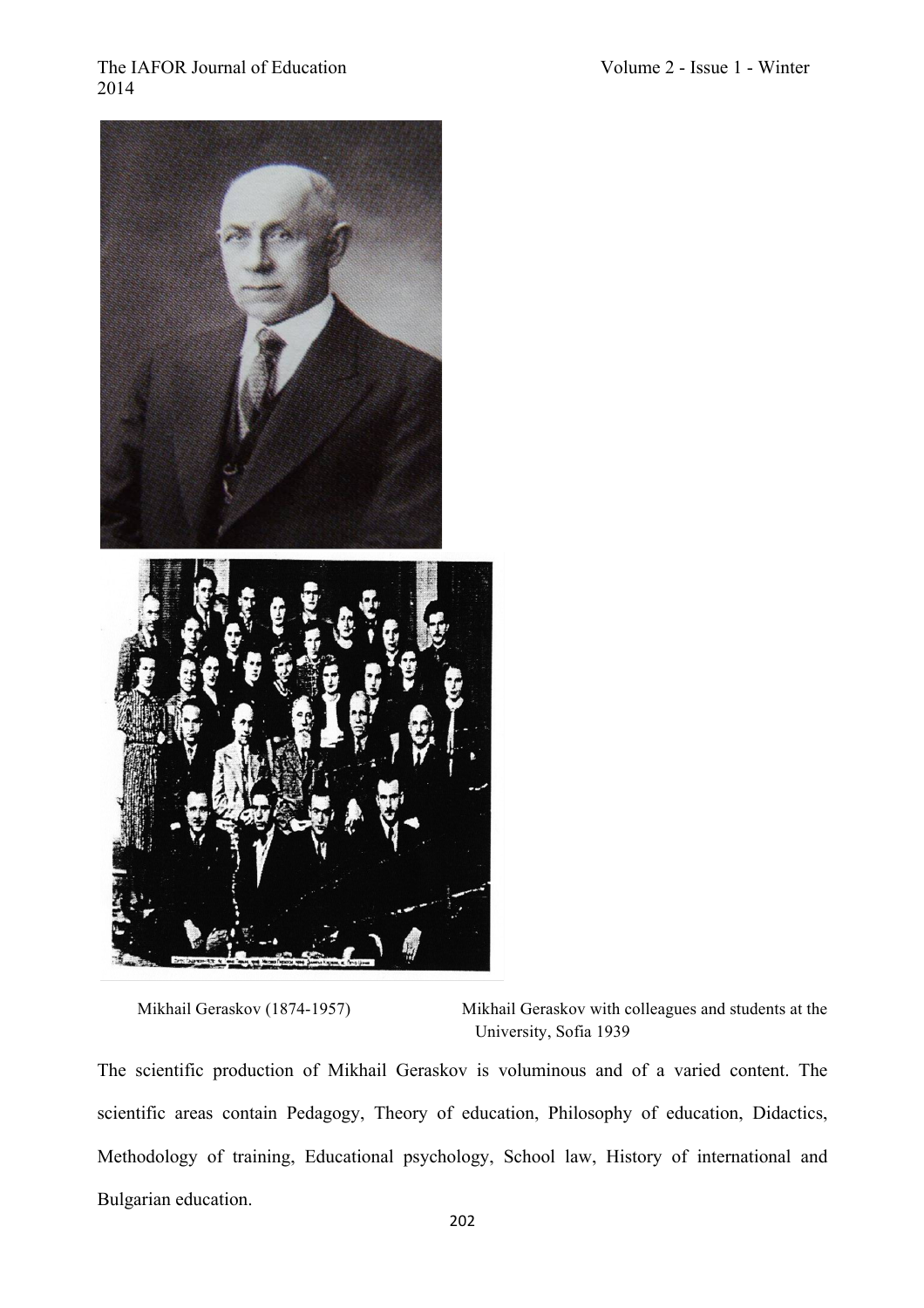Despite all these facts in contemporary Bulgarian historiography scientific publications include separate studies of his ideas. The reason for this is the change of political ideology in Bulgaria. In September 1944 a communist regime was imposed in Bulgaria and the country's political, social and cultural structures were radically changed by the ideology of this regime. Thinking people are a barrier before any dictatorship, therefore the first task of usurpers is terror and genocide on a mass scale against the intellectual class. Some of the books by Geraskov have been on the list of books banned by the government. The Bulgarian cultural life was dominated by the communist ideas for 45 years.

The research paper is part of a scientific study, which explores and analyzes the scientific production of Mikhail Geraskov in the field of didactics and methodology of training. The scientific study investigates and presents the didactical and methodological conceptions developed by Mikhail Geraskov. In the context of this research paper contribution is related to the development of this issue in its entirety. The aim of the research paper is to present his ideas on methods of teaching Physics. The following tasks are:

- to present his views on the scientific status of the teaching methodology
- to analyze Geraskov's basic methodological views for teaching Physics
- to define and show their importance and relevance in modern methods in the Bulgarian education

The research is built on the scientific production of Geraskov's work on methods of teaching particular subjects and interpretation of key publications on the topic.

#### **Literature review**

The Bulgarian educational history includes separate studies of his pedagogical conceptions. While many studies have been done since then, few of them includes Geraskov's philosophy of methods of teaching particular subjects in school.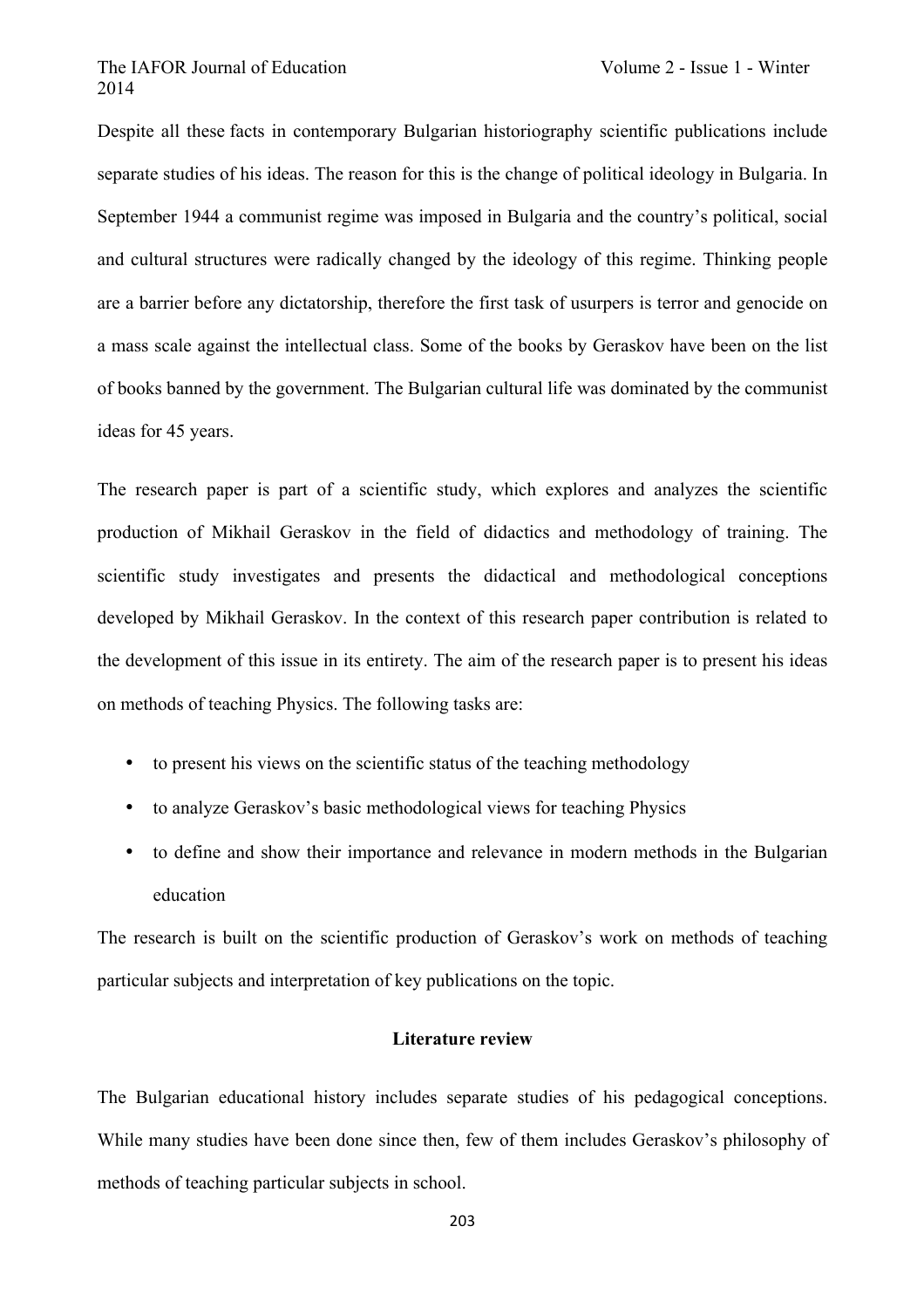Radev (1988, 1999, 2002) developed the theme of pedagogical thought in Bulgaria in the first half of the twentieth century. He presented basic facts about ideas of Geraskov. Radev described his contribution to the development of the Bulgarian pedagogy, especially of the didactics and methodology of training.

In the some research about the history of the methodology of teaching the authors very briefly wrote for Geraskov. Radeva (2009) presented information about his methodological concept of learning History. Antonova (1983) wrote about his methodological concept of learning Chemistry. Each of the authors briefly presented his contribution to the development of the methodology of training.

Yordanova (2005) examined the methodological views of Geraskov for learning Pronunciation in the elementary school. In conclusion the author expressed position that he is one of the most important educators of scientific thought and his methodological concept of learning Bulgarian language has actual dimensions and value.

Petrova (2005) presented in detail information about his methodological concept of learning Bulgarian language. In summary the author wrote that the methodological heritage of Geraskov is valuable. She defined him as a progressive scholar who put rational requirements about the design and the technology for lessons of Bulgarian language. Gulabova had such task of her article (2005). She briefly described the ideas of Geraskov about the methodological concept of learning Particular subject.

Ilieva (2012) described in detail Geraskov's basic methodological views for teaching Bulgarian language and Mathematics. In summary the author indicated that he has important contributions to the development of methods of teaching Bulgarian language and mathematics. In conclusion she maintained that in the middle of the twentieth century his ideas are highly appreciated and influenced to the other scholars in this area.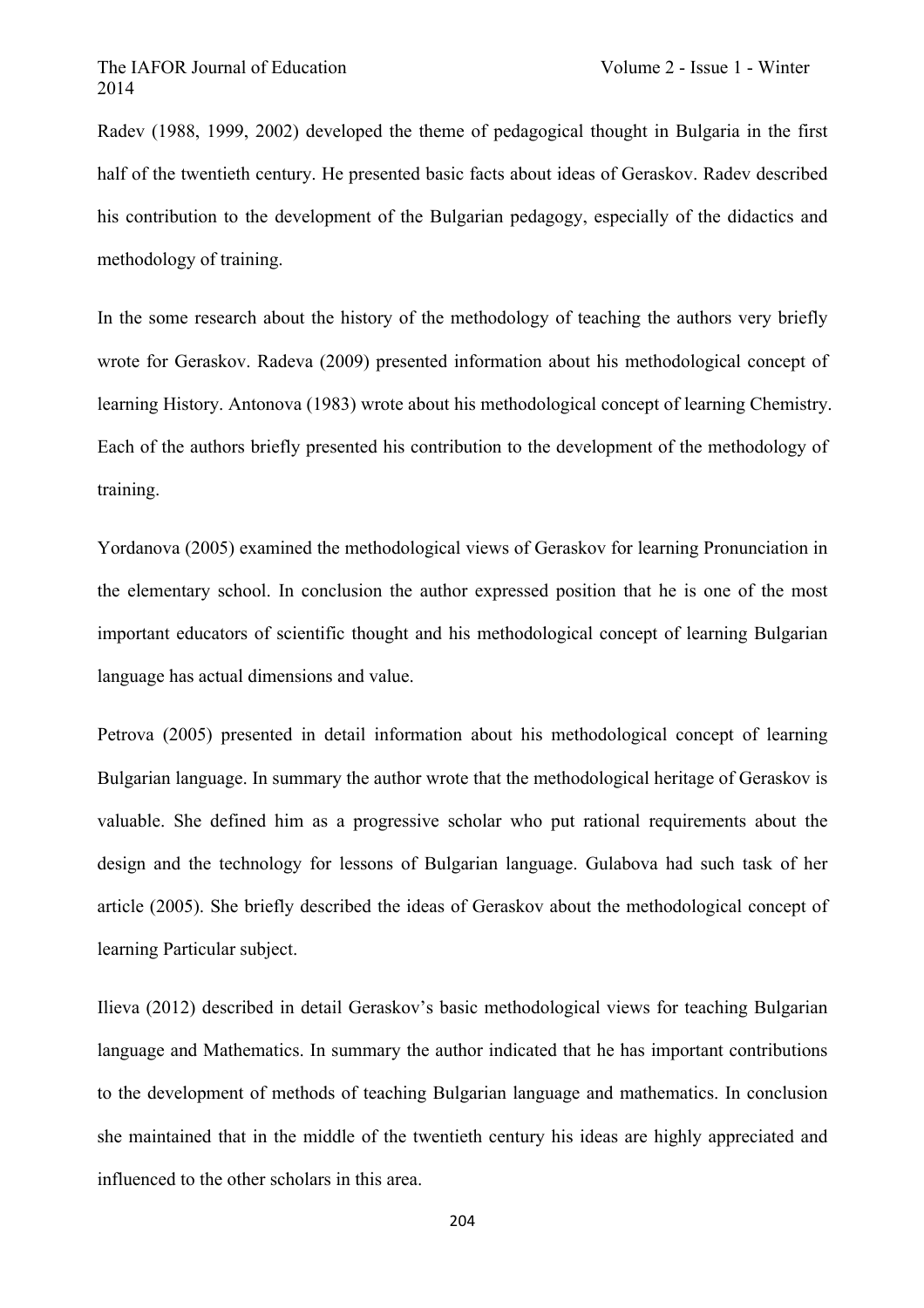In conclusion, each of the authors strongly pointed his contributed to the development of the teaching methodology and the relevance of his ideas. But the studies are not enough to bring out the Geraskov's fundamental ideas about design, technology and methodological requirements for lessons of particular subjects. The aim of the research paper is to presents his ideas about particular methods of teaching Physics. The research should show another aspect of his pedagogical heritage and should enrich the Bulgarian historiography. Comparative analysis with publications on the issues set for development of the Bulgarian pedagogic science and the actuality in the modern education system.

#### **Scientific status of the teaching methodology by Mikhail Geraskov**

Geraskov distinguishes didactics and methodology. He believes that didactics contains theory and principles of teaching methods. Teaching methodology contains theory and technique of teaching particular subjects. He assumes that between didactics and methodology there is a direct correlation. Teaching methodology has a specific task - to examine and specify the use of didactic and pedagogical training rules in order to achieve the best educational outcomes. He defines methodology as a special didactics (Geraskov, 1922, p. 3). His view is different from the modern educational theory (Radev, 2005). However his idea about the correlation theory – practice is important. This shows that his idea is still relevant today.

In his view, didactics modify the content according to the development of students. He argues that it is impossible training to be tailored to the individuality of each student. However, it is necessary to develop problems, according to the characteristics of the age groups. He makes the division according to the development of students and determines - Didactics of primary school, Didactics of secondary school and Didactics of high school. Each of them has special task-driven objectives. Compliance with the psychophysiological opportunities for students of different age groups is important and necessary for the education. The author claims that pointing out that in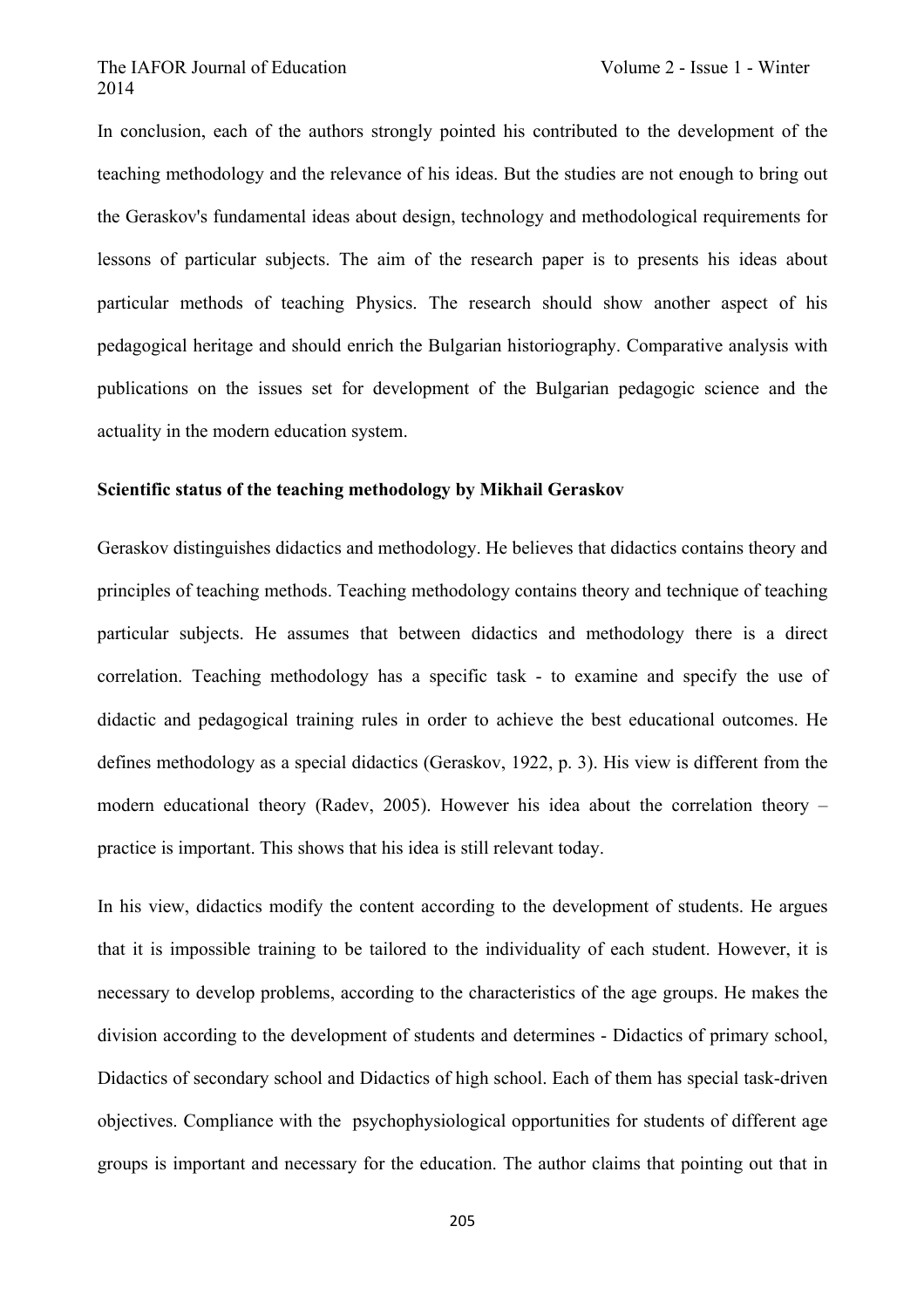developing the science standards should specify the individuality of students (Geraskov, 1921, pp. 17-20).

This division can certainly be extrapolated as a correlation between didactics and methodology. The following table (Table 1) represents the correlation theory – practice and the didactics modify the content. Didactics of primary, secondary and high school in content are actually modern subject theory. Although Geraskov puts them only according to age groups, he does not give a prescription on curriculum. He recommends specific tasks to involve the organization, compliance with laws and application of specific methods. Such view is close to the modern understanding of the relationship of the individual school didactics and methodologies. In first half of the twentieth century the school levels of Bulgarian education were primary school, secondary school and high school. In his scientific concept Geraskov covers the entire education system. In the modern concept of school didactics there is no such division, but similar differentiation will contribute to improving the quality of education. His idea is modern. The sciences principles should be according to the characteristics of the age groups. Dividing a system into its separate parts is considered support to the proper organization of training and the use of appropriate methods. In practice, each of the steps in education should be to promote the development of students. The educational goal is possible when educational system is consistent with psychology of students. These conditions influence the quality of education.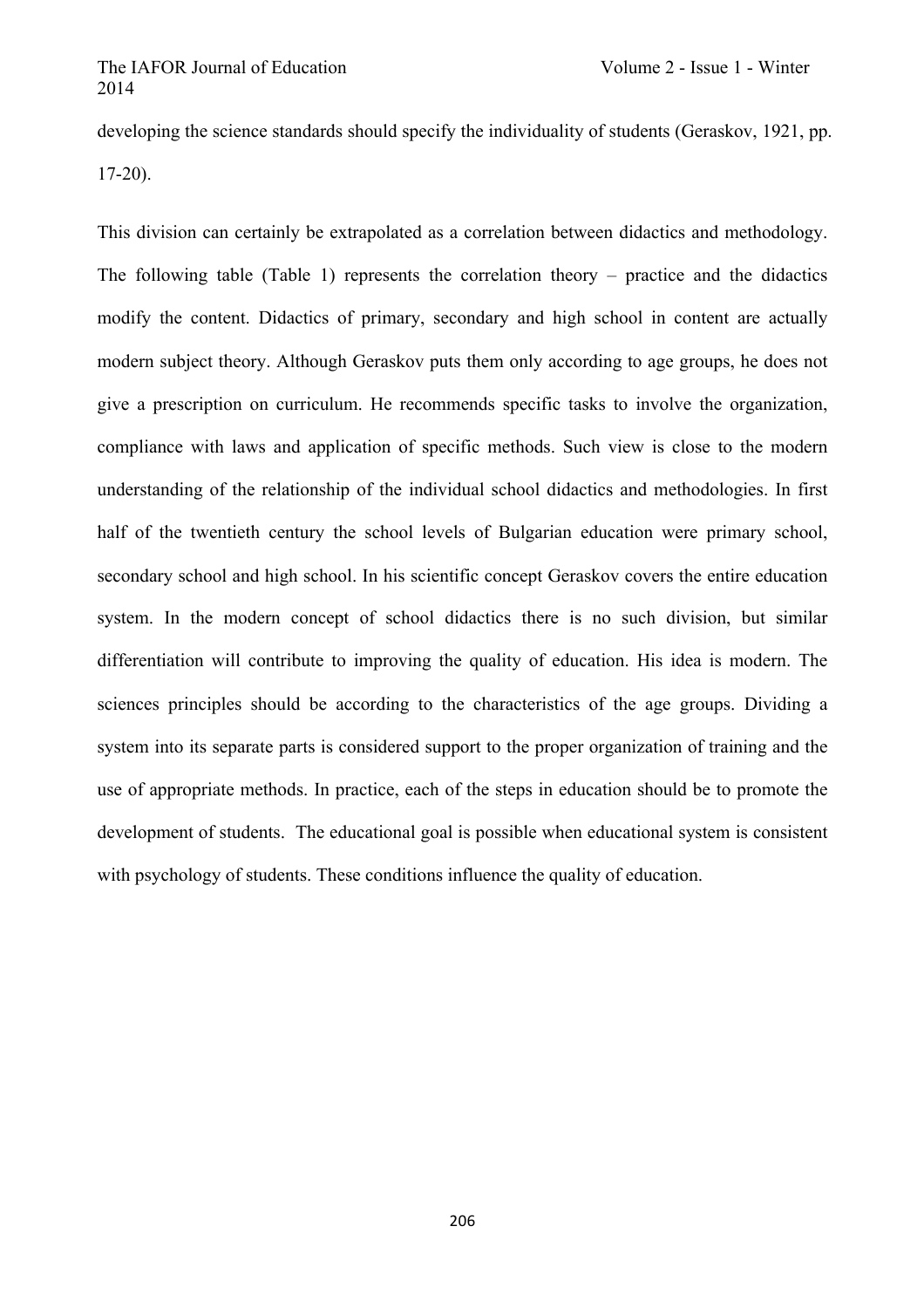

Table 1. The correlation between didactics and methodology

#### **Characteristic of the scientific publication of Mikhail Geraskov in teaching methodology**

In 1922 the first edition of the book of Mikhail Geraskov *Methodology for primary and secondary education* which is a guide for students in Teachers' institutes, schools, teachers and self-improvement was released. It is dedicated to the methodology of the particular subjects. The book was reprinted four times consecutively, the second edition was in 1924, the third in 1928 and the fourth - in 1942. This shows the best estimate, which is given to the work of Geraskov. Each edition is tailored to the school curriculum of the Bulgarian educational system and changes in it. In 1946 the book was published under the title *Methods of subjects in school.*

The period was characterized by the development and influence of Herbartianism and European reforming education. In the first half of the twentieth century in the pedagogical literature was using the methodologies of Stephan Basarichek (1848-1918) and Todor Benev (1861 -?). Basarichek was a Croatian educator, lecturer in a teaching school in Zagreb, where he trained many Bulgarians, who would later work in the field of education. He was a follower of Herbartianism. His views had a strong influence on the Bulgarian educational thought and practice to the spread of Herbartianism immediately after the Liberation. His scientific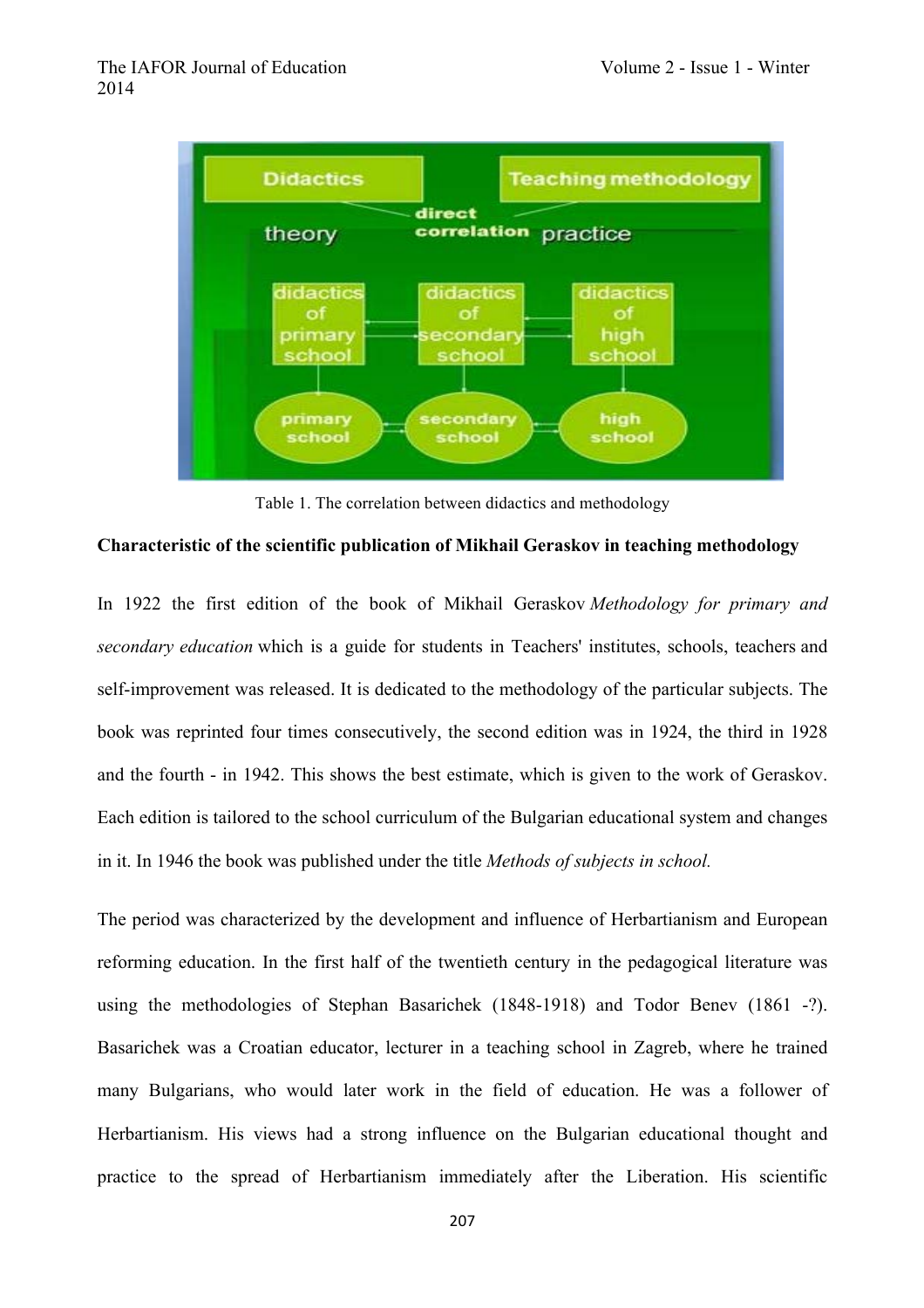publication was translated into Bulgarian. During this period, many pedagogical literature and books of Basarichek were used for pedagogical disciplines teaching future teachers. In period 1903-1906 were published three volumes of the book by Todor Benev, Sava Velev (1869-1913) and Vasil Nikolchov (1873 -?). They are dedicated to pedagogy, didactics, teaching methodology and history of education. The second volume is *Methodology.* Benev is entirely in the spirit of Herbartianism specific instructions and followed the instructional models of education. During this period, only individual articles existed in Bulgaria, many of which were devoted to the methodology in the primary school. This is inherently Geraskov's great contribution to the development not only of the methodology, but also of the didactics and pedagogy in general. He presents his personal position depending on the Bulgarian reality and educational system.

In the preface to the first edition, Geraskov (1922, pp. 1-2) points out the reasons which prompted him to write this paper. The Bulgarian educational print often considered questions of methodology in different subjects, but they were isolated and represented separate and distinct concepts. The purpose of his work is to give a global and contemporary view, which serves to prepare future teachers and those who seek to enhance their pedagogical training - for selfeducation of teachers.

In considering methodological issues in individual subjects Geraskov adopts an idea about the subject of the special methodology. In characteristic style Geraskov presents the development of ideas and confirmation of each subject in historical aspect. He points out specific objectives and tasks of the subjects, starting from general educational purposes, the place they occupy in the curriculum and requirements for the selection and order of the material. To achieve his intention Geraskov presents views on the conduct of individual units' methodological subjects and recommends concrete implementation of teaching methods and forms. He emphasizes the relationship with psychology, while examining the methodology and presentation of various subjects puts particular emphasis on the psychophysiological basis of the student. To achieve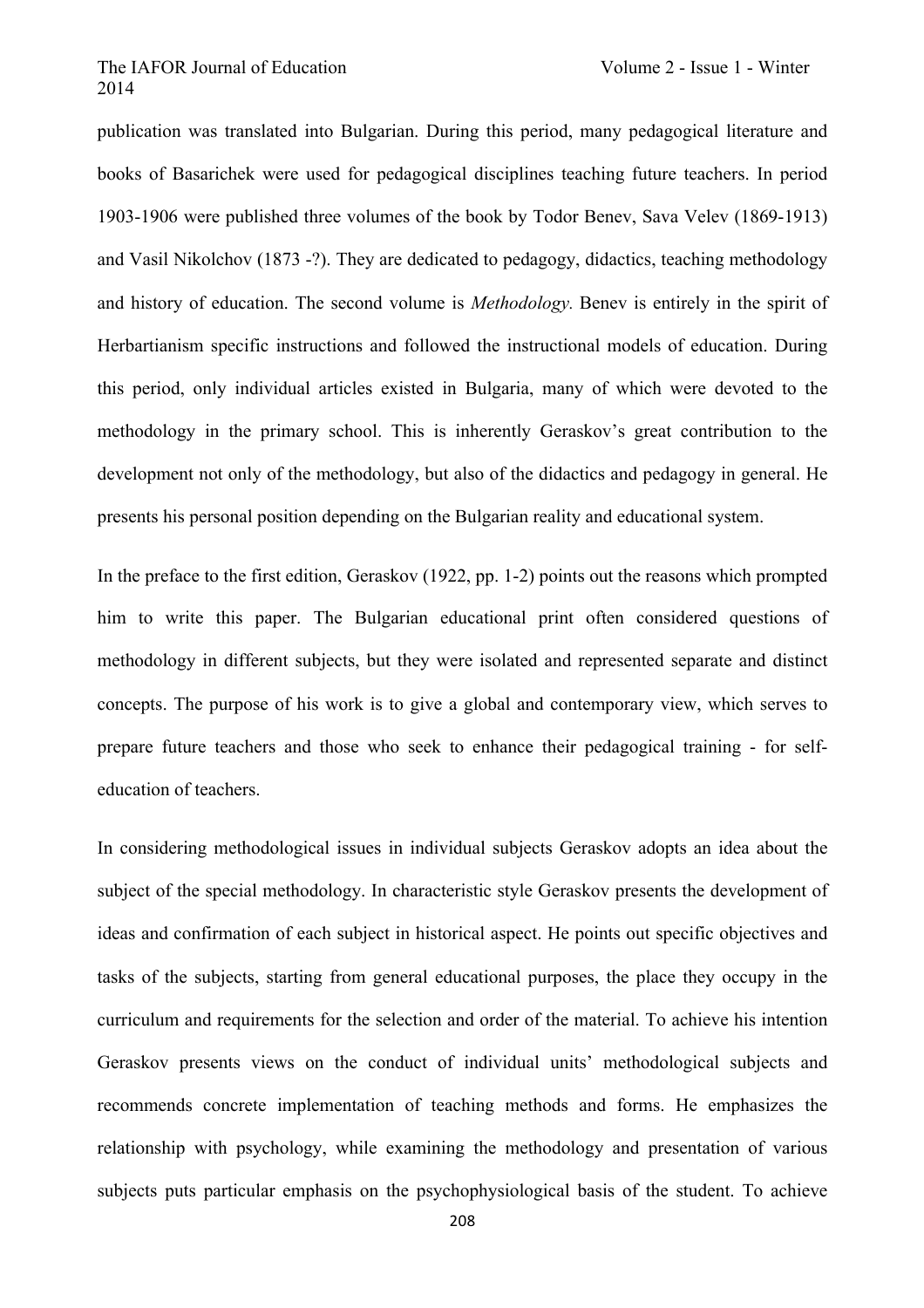educational goals and the examination of theory and Geraskov shows that a good methodology and application of each method is in direct correlation with the knowledge of the field of psychology. He focuses on the educational and practical importance of each subject. He presents in detail the particular methodological design of a learning unit.

The historical context of the relationship between didactics and methodology is amended in the process of building a system of pedagogical sciences. This is indicated by modern scholars of Bulgarian pedagogy for example Petar Petrov. In the first half of the twentieth century and before that, methodology is accepted as a normative part of the pedagogical theory and its content presents primarily the specific guidance for teaching (Petrov, 1998, pp. 16-17). This aspect shows the idea about the subject and tasks of the special methodology. The structure is consistent of the presentation and the importance of the subject key concepts associated with it and its development as a science.

Geraskov briefly presents the evolution of ideas and presentation of each subject in historical aspect which is a characteristic of his style of writing. He points out specific objectives and tasks of subjects determined by the total educational purposes. He presents his position about the curriculum and requirements for the selection and order of the knowledge. Geraskov expresses views on the conduct of teaching particular subjects and recommends specific application of teaching methods. This is determined by the compliance and implementation of the principles of education. He emphasizes the relationship with psychology and methodology in addressing the various subjects and puts particular emphasis on the psychophysiological progress of students. He thinks that the best methodology and application of each method is in a direct correlation with the knowledge of psychology. It is important for the educational purpose. He also focuses on the educational and practical significance of each school subject (Geraskov, 1946).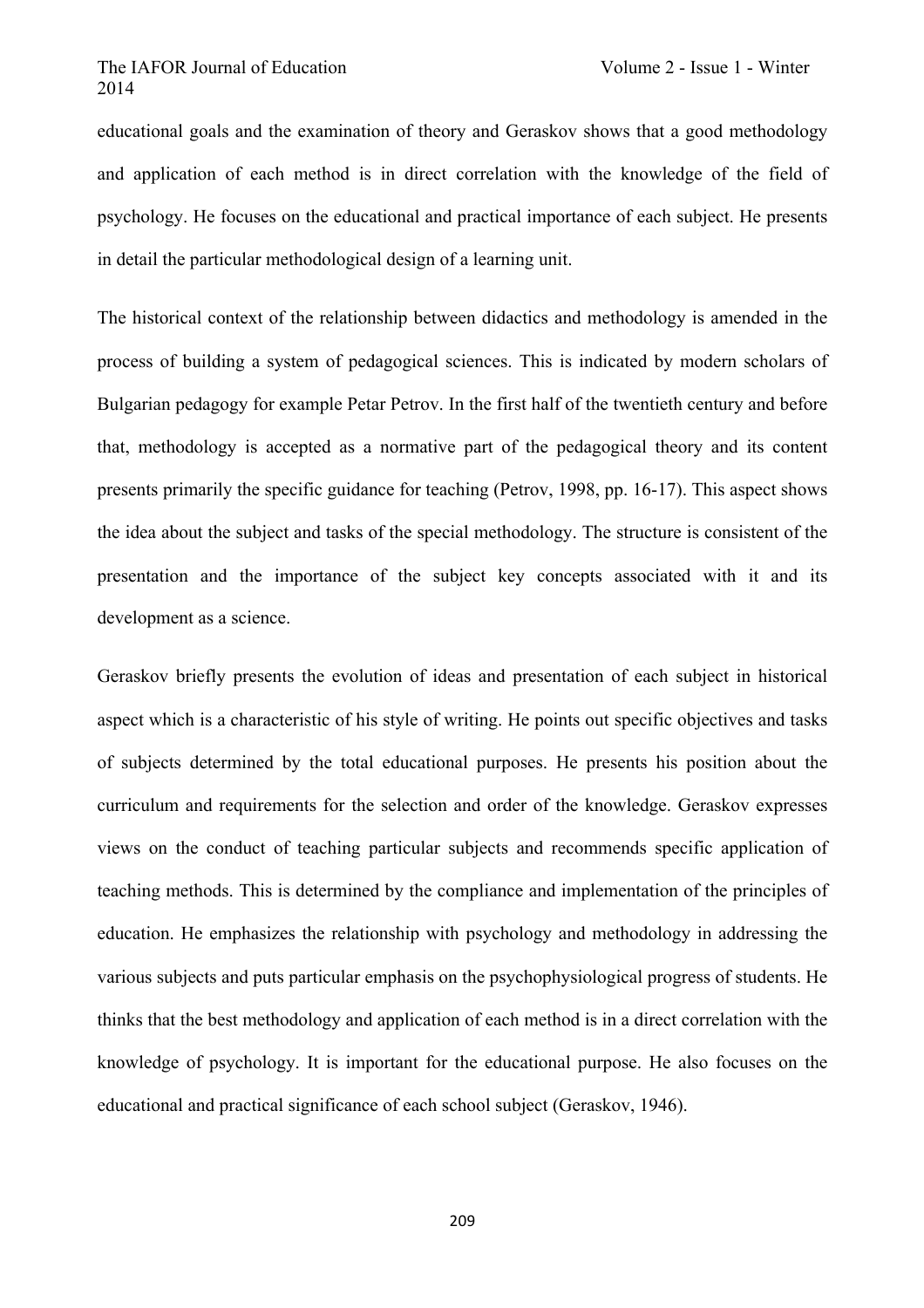The meaningful analysis of his scientific publication focuses to this problem, in conclusion to that the author consistently adopts his instructional model of education with the four steps in teaching. They are:

- definition of the aim of the lesson
- preparation for teaching the new curriculum material
- teaching new knowledge
- practice knowledge

He adopts a direct relationship between school levels. This is clearly expressed in the setting of individual goals and objectives of training in each subject. He focuses on the methodology of primary school, as it laid the foundations of the education of young people, particularly in reading, writing and arithmetic, which are not only skills necessary for personal and social development of adolescents, but also a prerequisite for higher knowledge scientific fields. Geraskov puts to correlation emphasizes theory – practice (Geraskov, 1921, p. 177).

His instructional model of education should not be directly related to the model of Herbartianism (see Table 2). He takes only a few aspects of this model. The direct correlation between school levels is pronounced by placing individual goals and objectives in teaching various subjects. The three school levels of Bulgarian education, in this period, are primary school, secondary school and high school. Each of them has specificity determined by the psychophysiological progress of the students. This determines differences in recommended methods. Also each subject area requires the use of certain methods. This is especially true for the Natural Sciences of subjects in which Geraskov considered the most appropriate the use of the inductive method. In the methodological views of Geraskov thoroughly is presented the idea of the need to implement a variety of methods. For each school grade in different subjects, he indicates which methods and forms of training are best suited for use (Geraskov, 1944).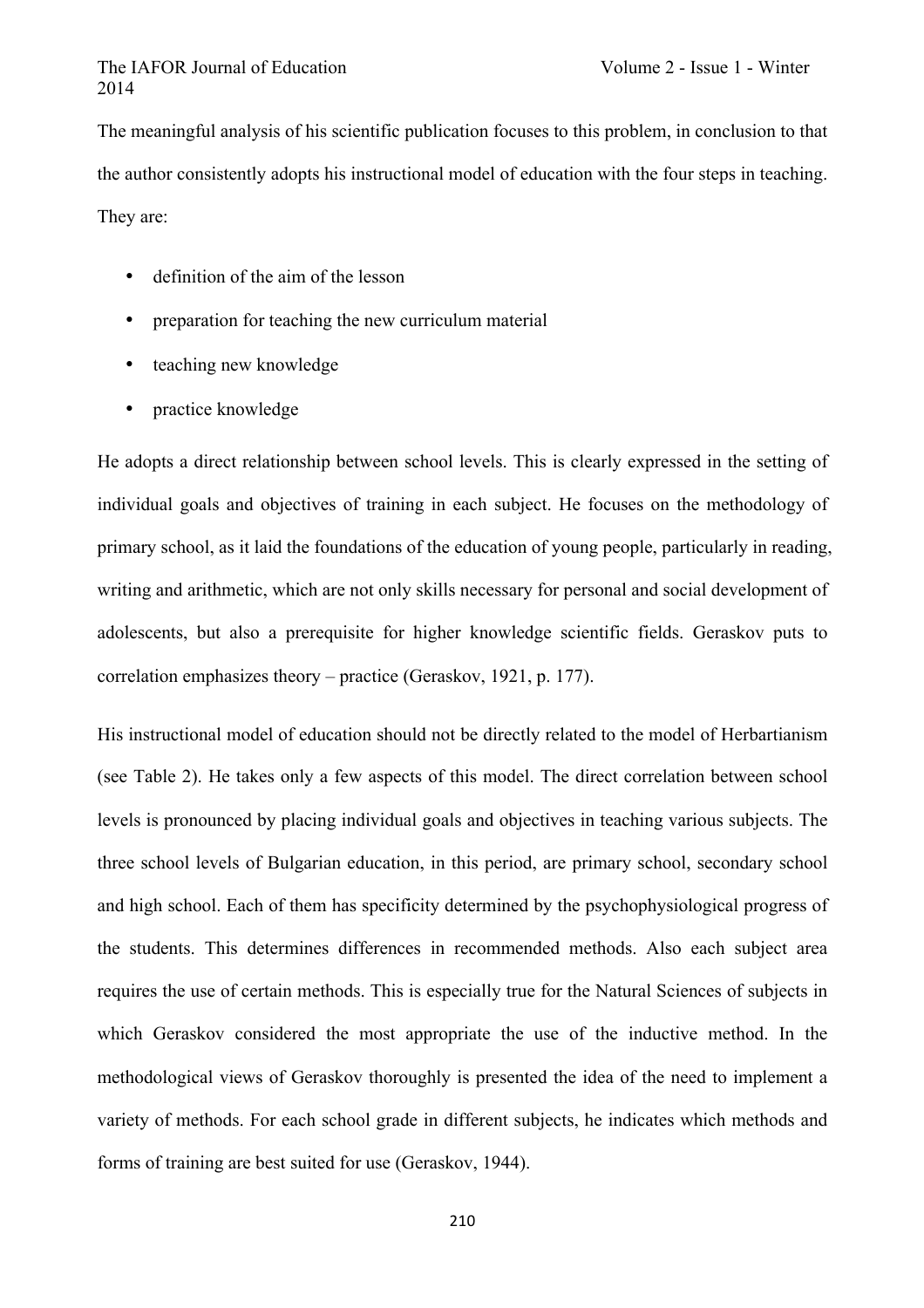| THE INSTRUCTIONAL MODEL OF<br><b>MIKHAIL GERASKOV</b>      | THE INSTRUCTIONAL MODEL OF<br><b>HERBARTIANISM</b> |
|------------------------------------------------------------|----------------------------------------------------|
| 1. Definition of the aim of the lesson                     | 1. Preparation                                     |
| 2. Preparation for teaching the new<br>curriculum material | 2. Presentation                                    |
| 3. Teaching new knowledge                                  | 3 Association                                      |
| 4. Practice knowledge                                      | 4. Generalization                                  |
|                                                            | 5. Application                                     |

Table 2. Similarities and differences between the two instructional models of education

## **Teaching methodology of Physics**

Geraskov's ideas support the development of Bulgarian pedagogical thought; more specifically, he develops methods of teaching particular subjects for high school. It is because in the first half of the twentieth century different scientific publications focus on the methodology for primary school. Contrary to Geraskov in their issues on the methods of teaching particular subjects including the three school levels which are primary school, secondary school and high school. In his methodical recommendations on particular subjects, briefly, specifying certain teaching methods and forms suitable for use in the high school. He believes that the appropriate methods are determined by the curriculum, set of educational goals and age characteristics, and capabilities of adolescents. In his methodical recommendations he focuses on teaching methods and forms that provoke students' activity. This implies to a greater degree the use of heuristic learning and development. Along with the induction for this school degree he recommends more frequent use of deductive method. He emphasizes the need for the exercise of inductive reasoning. Educational content and underlying educational purpose suggested enriching student's awareness through presenting a clear realistic picture and knowledge in various scientific fields in a systematic form. The knowledge must be practical and focused. Geraskov (1946, p. 84) stated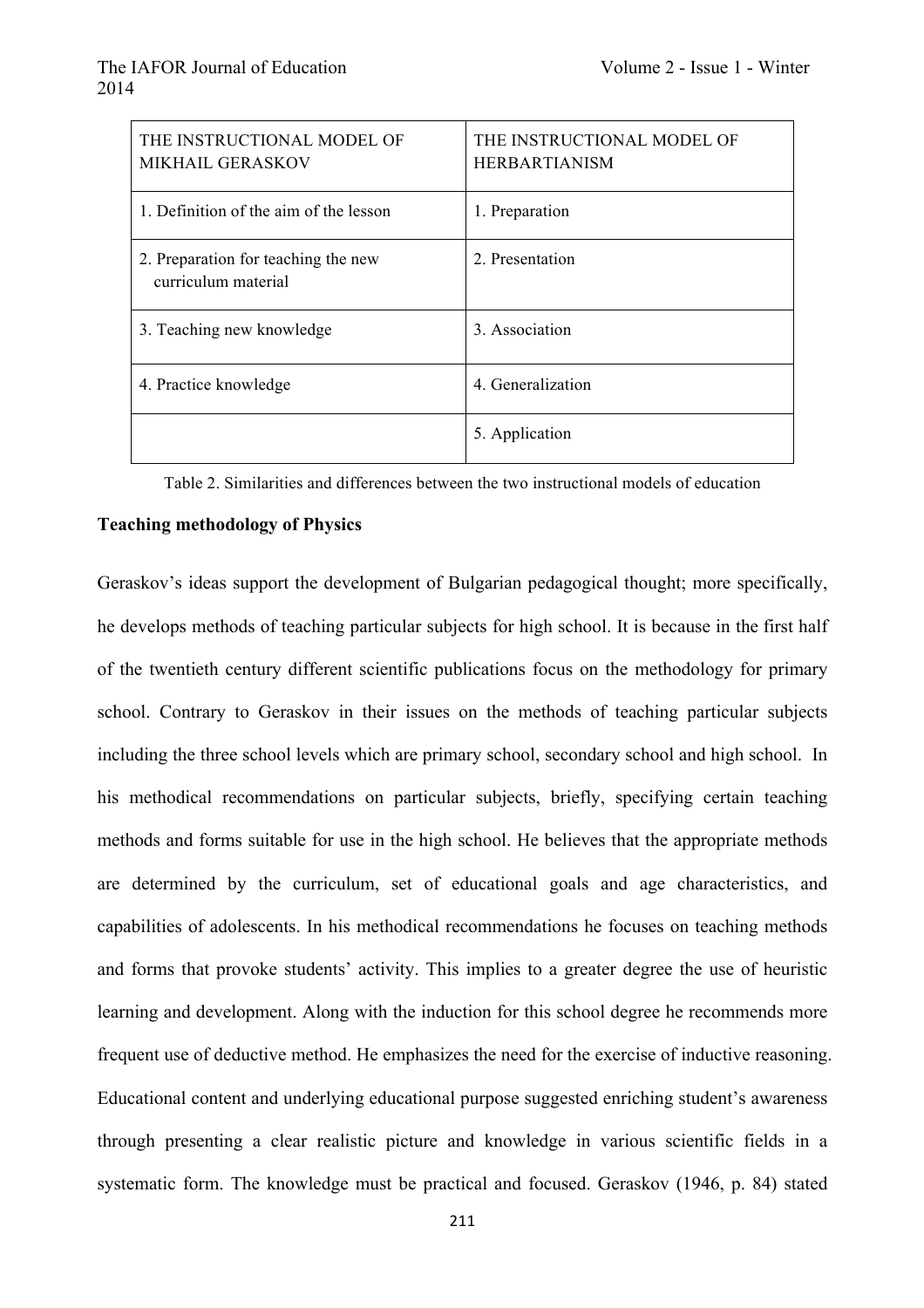that, "Methods of teaching must influence the feelings of the students and their critical attitude towards things in public life".

The educational aim of Physics in high schools is to acquire knowledge of science, scientific methods of observation and study. Physics is an inductive science. This science is the result of inductive reasoning. Thus, according to Geraskov teaching Physics must be based on the experiment. The main method of teaching Physics is induction and parallel with it is the analytical method. Geraskov determines the methods of teaching. They are direct instructional method, induction and deduction. In that process, experience is not mere observation, susceptible to the tricks of our perception, but is based on systematic observation, comparison and verification. The experiments should be conducted exclusively for the purpose of observation and information gathering, followed by the formalization of knowledge (Geraskov, 1928, p. 173).

Geraskov believes in the importance of achieving greater connection between educational purpose, theories and practices on Physics education. He focuses on laboratory activities. The teacher's guidance and instruction have ranged from highly structured to open inquiry. Laboratory activities' goal is to promote central science education goals including: understanding of scientific consepts, development of scientific practical skills and problem – solving abilities, and interest and motivation. Scholarly efforts have identified serious mismatches between goals for science education and learning outcomes visible in school graduates (Geraskov, 1928, pp. 175-177).

The way people learn and process new information that they are taught is one of the many factors that makes each individual person unique. While some people learn quickly by actually performing a task for themselves, others learn better by watching someone doing the task or by simply hearing the task explained. The methods that each prefers for learning is known as their own unique learning style. Geraskov believes for teachers' understanding of their student's

212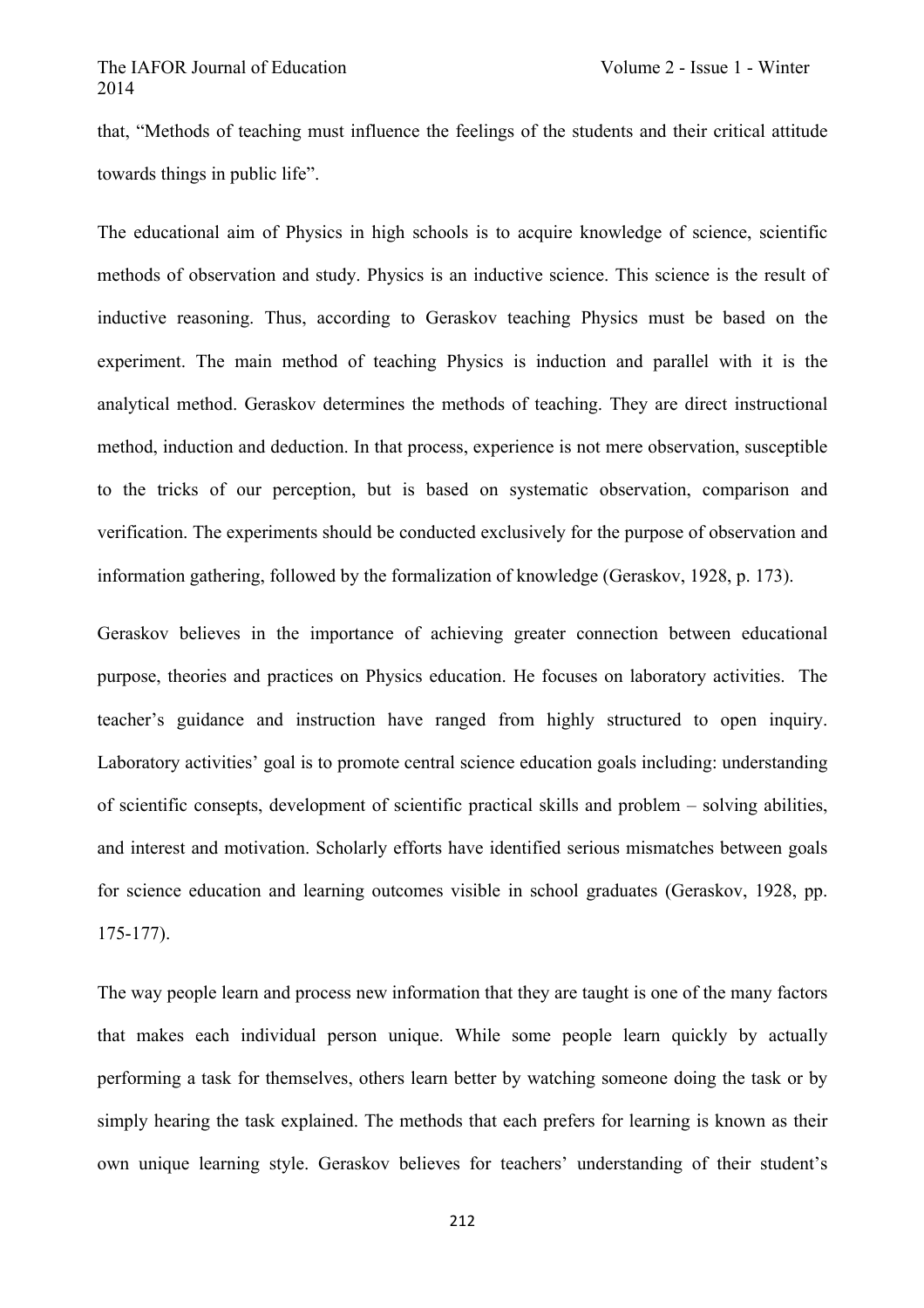learning style can be the key to unlocking their full potential and making difficult concepts seem as easy as they can be. This methodological assumptions of Geraskov is determined by his ideas of significance of psychophysiological progress of students. The teacher must know their students (Geraskov, 1923).

In Physics education Geraskov stresses the value of laboratory experiment and activities, demonstration and models. Therefore, graphic organizers are visual representations of knowledge that can support theoretical knowledge. They provide a frame for teachers and students to visually identify important facts, organize information, and record relationships between facts and ideas. These tools help students to practice higher level thinking skills and apply these skills to real world situations. Different demonstrations, models and experiments help students to remember information, understand how pieces of information are related, better understand the learning material and engagement of multiple intelligences. They are especially effective in explaining and illustrating abstract concepts (Geraskov, 1928, pp. 178-179). Geraskov creates the lesson plan for forming knowledge of Physics with the four steps in teaching. They are:

- introduction
- engagement in physical experience
- performance characteristics make the phenomenon
- defined as the Physical law
- exercises

In his ideas about structure, technology and methodological requirements of lesson Geraskov firstly sets teachers' preparation and design of Physics lessons. It includes theoretical, practical and methodological aspects. He pays particular attention to the methodology of the teacher about the students' understanding of physical truths and the causal relationships between them. The second condition are teaching aids which are very important. Equipment is needed to produce natural experiments. The experiments in the classrooms must be under school time. He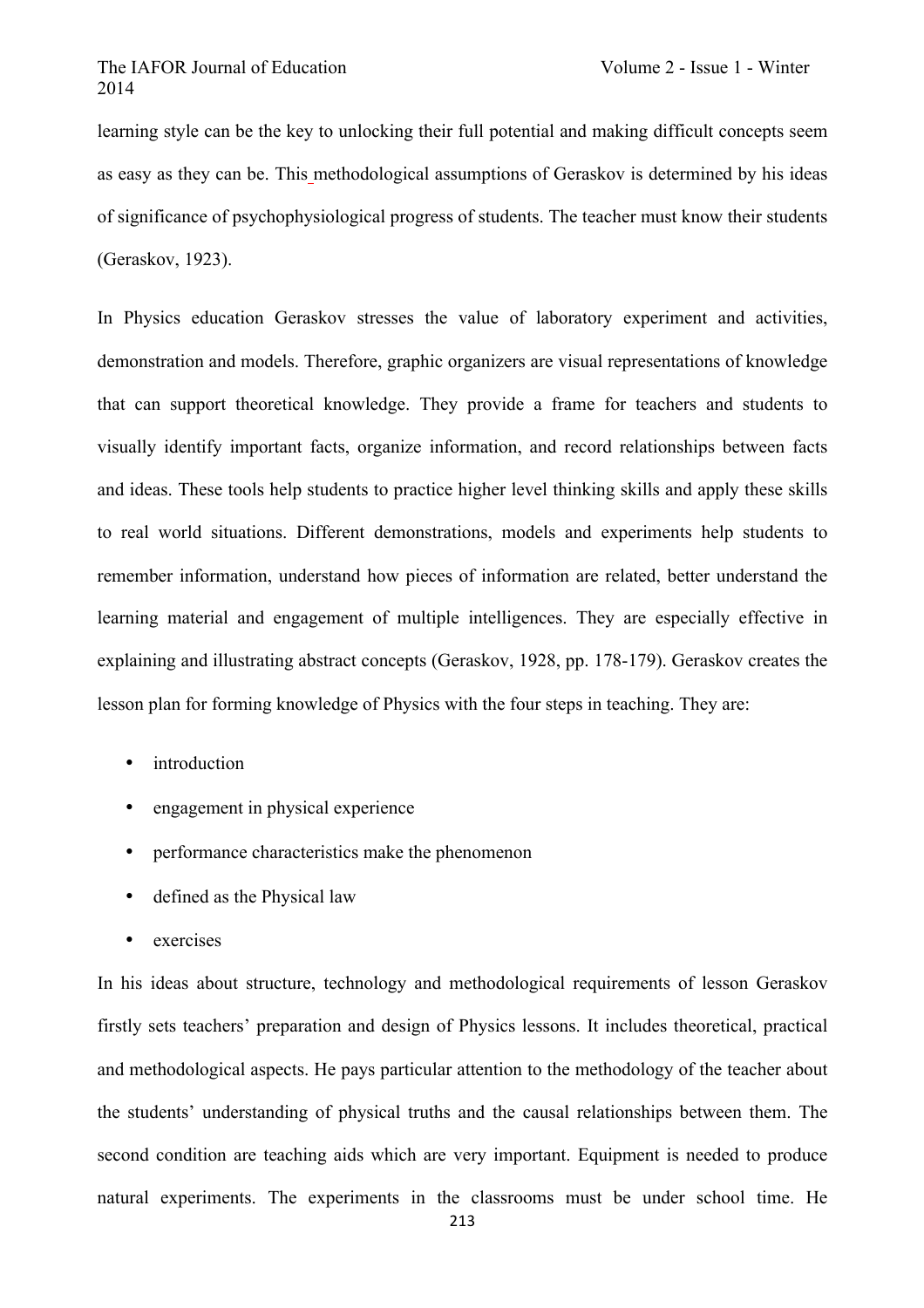recommends selecting those that require less time and which are most accessible. In the statement of the new knowlegde the teacher makes first physical experience. The experiments are made most often by the teacher, but where possible and appropriate to engage students. This is important for the active participation of the students in training. After performance the teacher points characteristics the phenomenon and the comparison with other similar events. He specifies the relationship and defines the physical law. In drawing a few truths in attempts to observe the sequence. Geraskov writes that the lessons of Physics cannot give an overall scheme, but the statement should follow the main points. The practice knowledge is best if you allow students to perform exercises alone. This can be carried out through experiments with a total exposure to the material or items with practical significance. In this part of lesson, the teacher and the students can make various experimentals. Thus Geraskov puts the emphasis on students' activity. He recommends that outside school hours are appropriate for students to visit places in which to see the practical application of Physics. Practical exercises in physics are important for education. Unfortunately, Geraskov says, most schools do not have the necessary facilities. It is important that these exercises allow students to make at least the most important attempts. Empirical knowledge is very important in learning of Physics (Geraskov, 1928, p. 177). These ideas are close to modern methodology. This highlights the principle of transparency, which is expressed by Geraskov. His ideas are interesting and contemporary. They may support improving the quality of education.

The hygienic working conditions that adversely affect the physiological status of students are very important (Geraskov, 1928, p. 188). In education these subjects presented the idea of environmental and health education, which requires pupils to form a conscious and caring attitude towards their own health and the environment with all its components - physical, chemical, biological, cultural, historical and others. It puts the other cross-curricular education, which as mentioned is expressed as an idea by Geraskov. The idea that physics is an inductive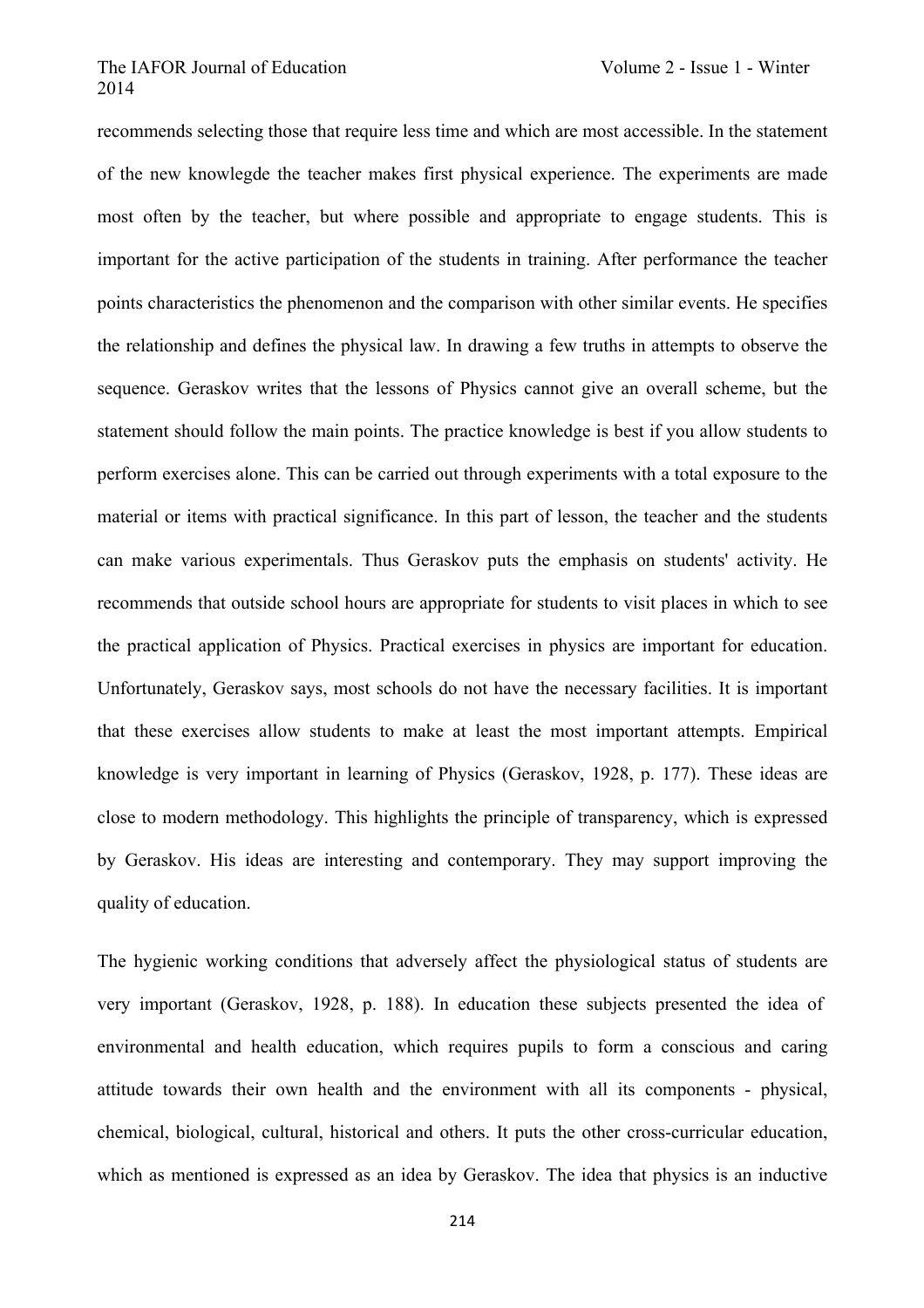science and focus on the physical experiment in education is in modern pedagogical science (Raykova, 2008). This implies respect for visual principle. M. Geraskov requirements on teacher's education for the learning process have now become outdated. However, the planning and execution of specific physical experiments for achieve clear and thorough knowledge of the students are important points. The idea of Geraskov for activity in the training of students is still current today. Their participation in the conduct of specific experiments, either alone or with the teacher is important.

Methodological concepts and requirements that are present in modern methods show that the ideas of Mikhail Geraskov in this aspect are still relevant. Today it is recognized that the practical experience requirement is related to the logical structure of the curriculum and meets the purpose of the experiment. Proper organization of supervision during the event is important to direct properly the attention of the students. Emphasis is placed and the optimum number of experiments and preliminary preparation of teachers for the experimental part of a lesson. It helps to perform successful and safe experiments. This is connected with the right technique. Clearly expressed is the idea of teaching students to independence of thought and action, giving them the opportunity to perform experiments under the instructions of the teacher. The training presentation of the material should be presented according to age groups - in a narrative or a lecture form, which is preferred in the high school, in parallel with the discussions it is important to combine demonstration of experiments and other visual aids.

In general, these requirements are expressed today in the methods of teaching Physics; they are similar to those posed for the Bulgarian teachers from the first half of the twentieth century when the importance of educational resources was also stressed. Although Geraskov defines them as high school requirements. The model of learning in modern education is different in degree from that of Geraskov's. However his idea of the place of experiment in the exhibition of new teaching

215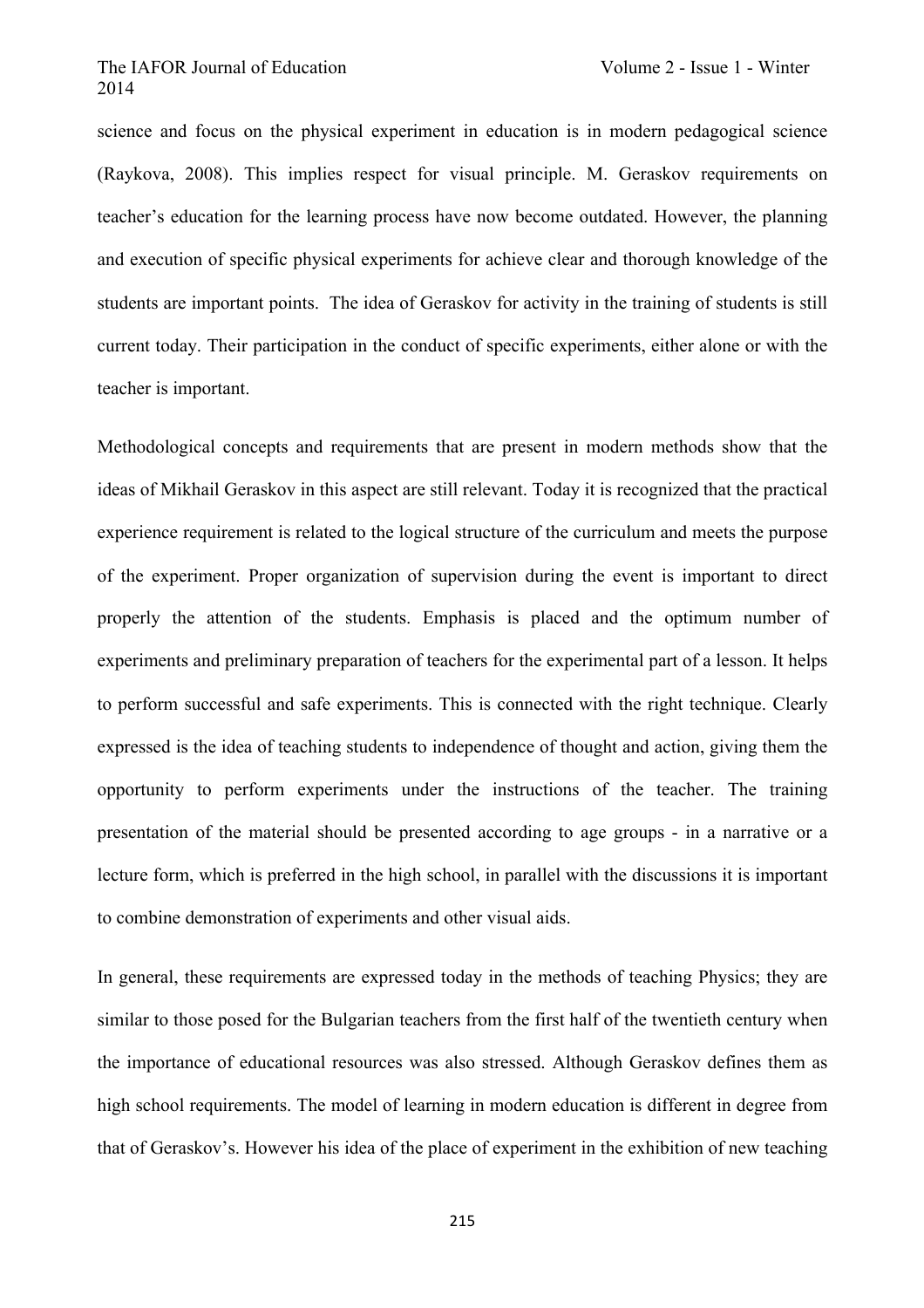material is preserved today. The methodology of training as the most effective approach is considered a removal of physical laws and rules of the experiment.





www.lostbulgaria.com Photo by: M. Ilieva

The Physics classroom in the 1930s Scientific production of Mikhail Geraskov

## **Conclusion**

The contribution of Mikhail Geraskov in the methods of teaching particular subjects can be seen in several aspects. In the time in which he lived and worked, the Bulgarian pedagogical thought experienced a deficit in its methodological developments. Geraskov fills this gap and it worked very well. His *Methodology* was reprinted several times and is one of the main guidelines for schools to prepare teaching staff. His ideas were highly appreciated and influenced other researchers in this field. He makes a significant contribution to the development of teaching methodology of the high school. He believes in basic principle which emphasize that the school organization must be determined by the specifics of the students' specifics. He presents his personal position. He does not fully accept the ideas of Herbartianism. He wishes the methodological recommendations are guiding thought for teachers in organizing and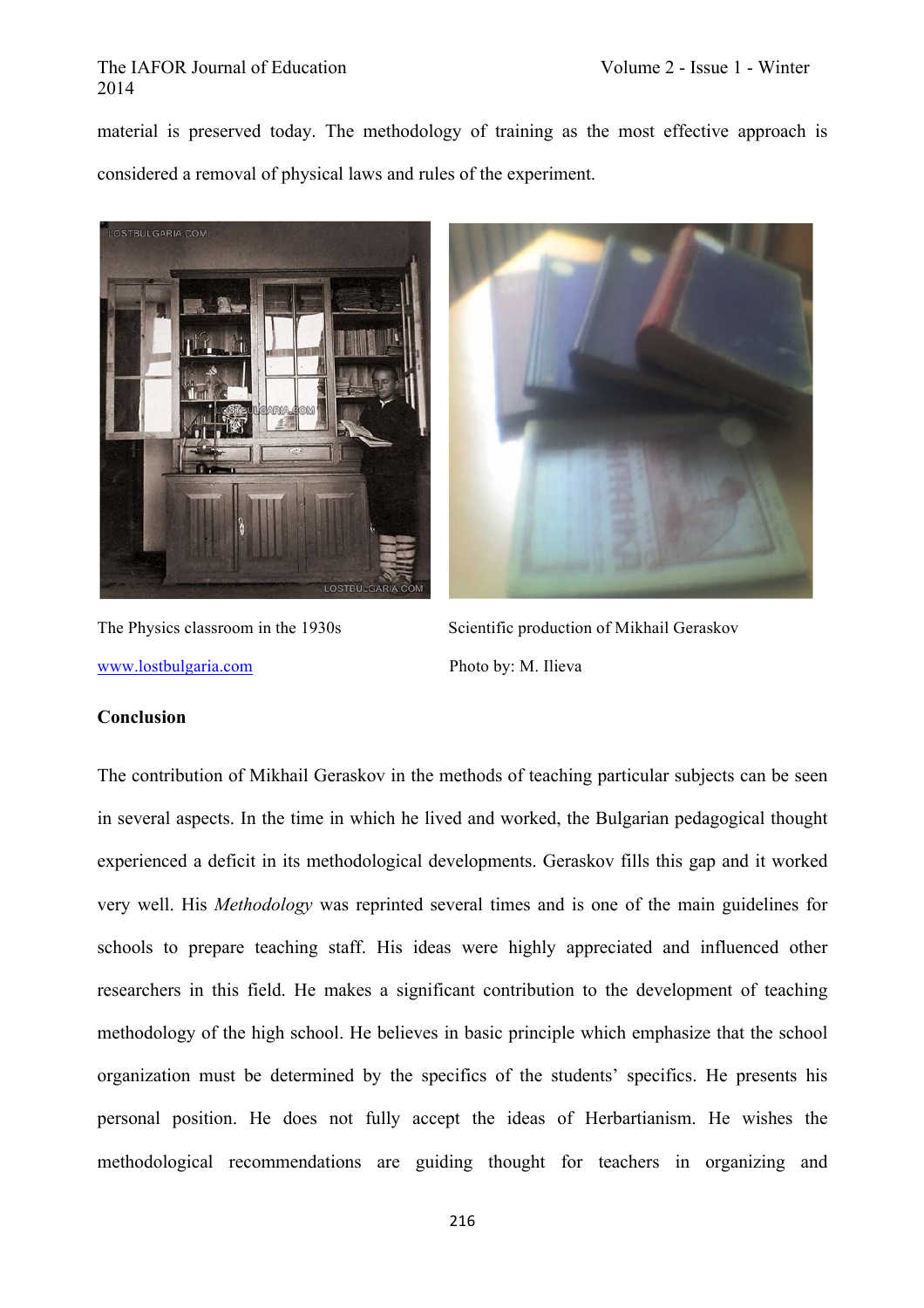implementing their practical work, as well as an objective criterion for discussion of issues in this area. One of the major achievements of Mikhail Geraskov is improvement of methodology for Bulgarian school. He made valuable contributions to science. Before 1950's he was the mentor for scholars who worked on this topic.

The educational politics in Bulgaria for the past 20 years has been focused on improving the quality of education, in particular through increasing the capacity for teaching. One of the strategies to improve the quality of Bulgarian education is to establish teaching practices that allow a greater interaction between the teacher and the student, so as to assure a constant monitoring of the teaching and learning process in order to quickly identify problems and to support students that may face difficulties. The others strategies are to focus on the learning process of each and every student and to establish mechanisms for the participation of the students in the education. The History can teach us. Geraskov's views of methodology in the high school are actuality in the modern educational system. There is a significant similarity with the ideas in modern education. In conclusion his ideas are relevant to contemporary educational practice. The model of learning in modern education is different in a degree from that of Geraskov's. However his idea of the place of experiment in the exhibition of new teaching material is preserved (today). His methodological recommendations are relevant for the contemporary Bulgarian education.

## **References**

Antonova, L. (1983), The methodological heritage of Geraskov about learning Chemistry. In: *Biology and Chemistry.* Vol. 6. Sofia: Press Ministry of education [in Bulgarian].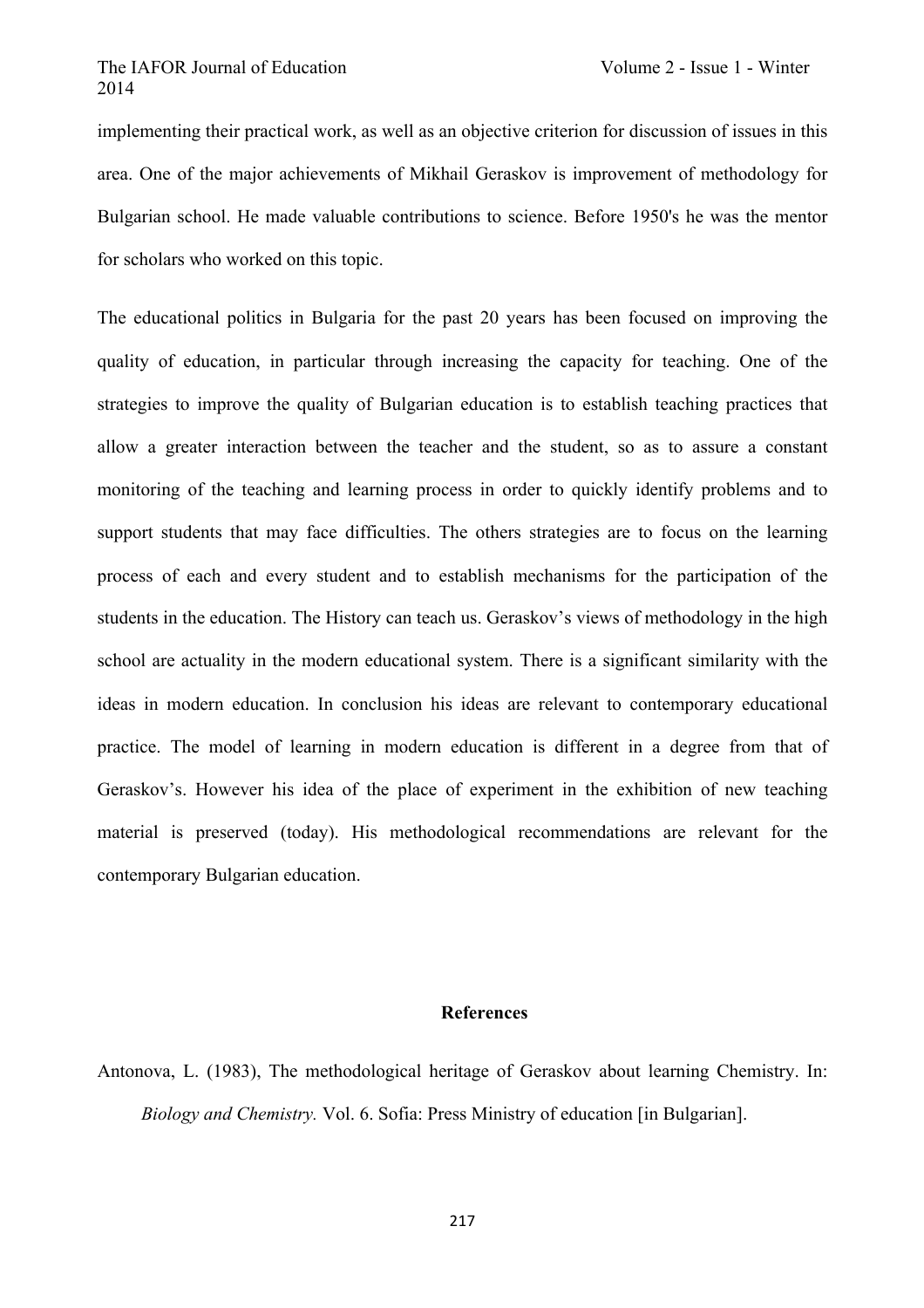- Geraskov, M. (1921), *The Didatics or the theory of training.* Vratza: St. Tzekov Press [in Bulgarian].
- Geraskov, M. (1922), *Methodology for primary and secondary education.* Vratza: St. Tzekov Press [in Bulgarian].
- Geraskov, M. (1923), *Learning of students in high schools from didactic perspective*. Vratza: St. Tzekov Press [in Bulgarian].
- Geraskov, M. (1928), *Methodology for primary and secondary education.* 3rd ed. Vratza: St. Tzekov Press [in Bulgarian].

Geraskov, M. (1944), *The basics of Didactics.* 2nd ed. Plovdiv: H.G.Danov Press [in Bulgarian].

Geraskov, M. (1946), *Methods of subjects in school.* Sofia: Hemus Press [in Bulgarian].

- Gulabova, М. (2005), Learning of Particular subject in Methodology by Mikhail Geraskov. In: *National Scientific Session "Pedagogical Contributions*". Veliko Tarnovo: Univ. Press St. Cyril and St. Methodius, pp. 147-150 [in Bulgarian].
- Ilieva, M. (2012), *Mikhail Geraskov (1874-1957) methodological concept of learning Bulgarian language and mathematics.* In: Year-book of Sofia University "St. Kliment Ohridski", Faculty of Pedagogy, Book – Pedagogy. Vol. 104. Sofia: Univ. Press St. Kliment Ohridski [in Bulgarian].
- Yordanova, D. (2005), Look at the methodological views of Mikhail Geraskov about learning Pronounce in elementary school during the first half of the twentieth century. In: *National Scientific Session "Pedagogical Contributions*". Veliko Tarnovo: Univ. Press St. Cyril and St. Methodius, pp. 82-86 [in Bulgarian].

Petrov, P. (1998), *Didactics.* Sofia: Veda Slovena – JG Press [in Bulgarian].